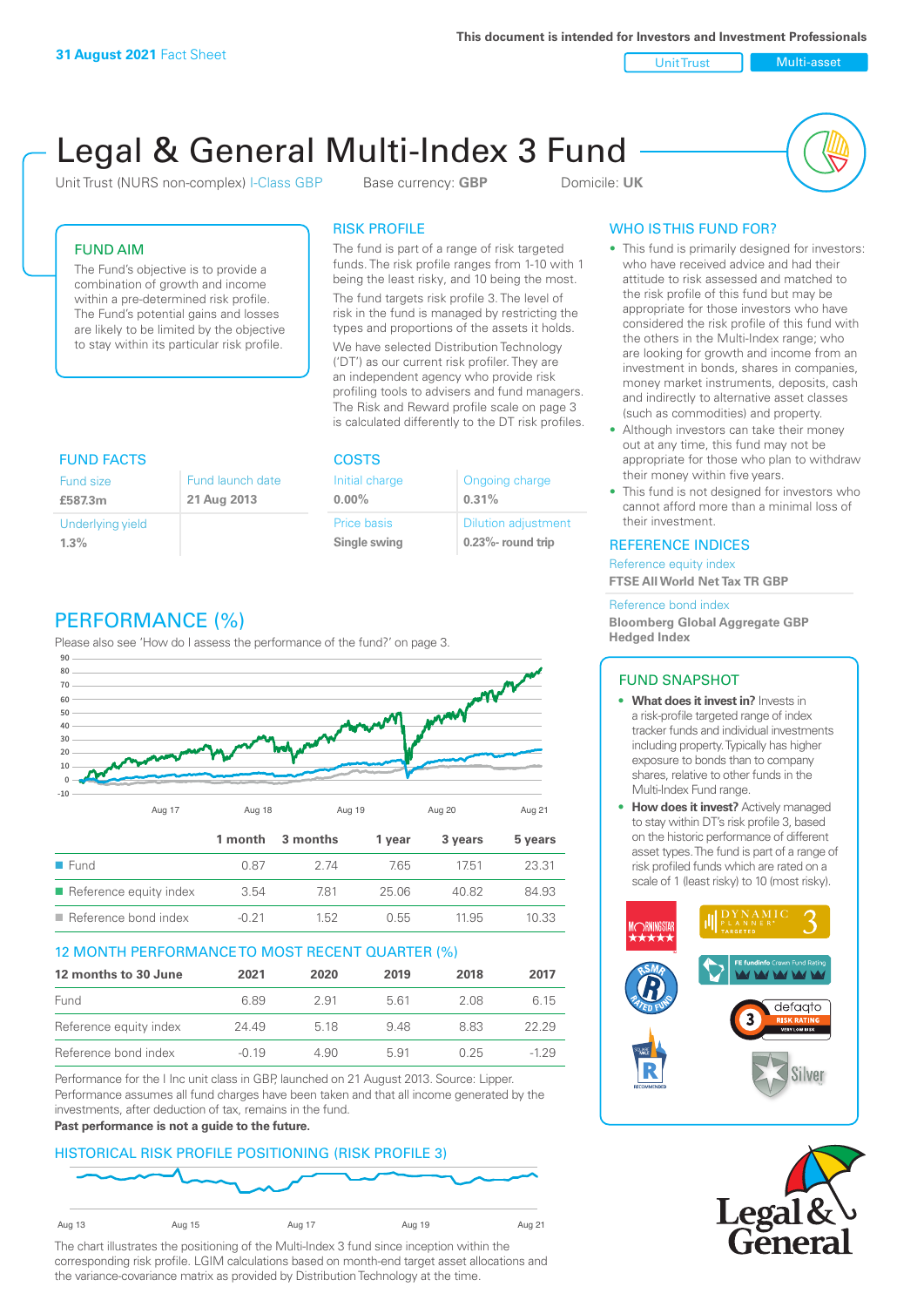# Legal & General Multi-Index 3 Fund

Unit Trust (NURS non-complex) I-Class GBP

# PORTFOLIO BREAKDOWN

All data source LGIM unless otherwise stated. Totals may not sum due to rounding.





### FUND MANAGERS

The fund managers have responsibility for managing the multi-index fund range. They are part of the Multi-Asset Funds (MAF) team in LGIM. This team focuses on designing and managing multi-asset funds that are tailored to match the specific objectives of various client types. The team sits within a wider Asset Allocation team which combines both depth of experience with a broad range of expertise from different fields, including fund management, investment consulting and risk management roles.

# TOP 10 HOLDINGS (%)

| Cash                                                   | 16.0 |
|--------------------------------------------------------|------|
| L&G All Stocks Gilt Index Trust                        | 15.5 |
| L&G Sterling Corporate Bond Index Fund                 | 8.5  |
| <b>LGIM Global Corporate Bond Fund</b>                 | 7.0  |
| L&G UK Index Trust                                     | 5.0  |
| L&G Japan Index Trust                                  | 3.5  |
| L&G Emerging Markets Government Bond (US\$) Index Fund | 3.5  |
| L&G US Index Trust                                     | 3.3  |
| L&G Global Infrastructure Index Fund                   | 2.8  |
| L&G Global Inflation Linked Bond Index Fund            | 2.5  |